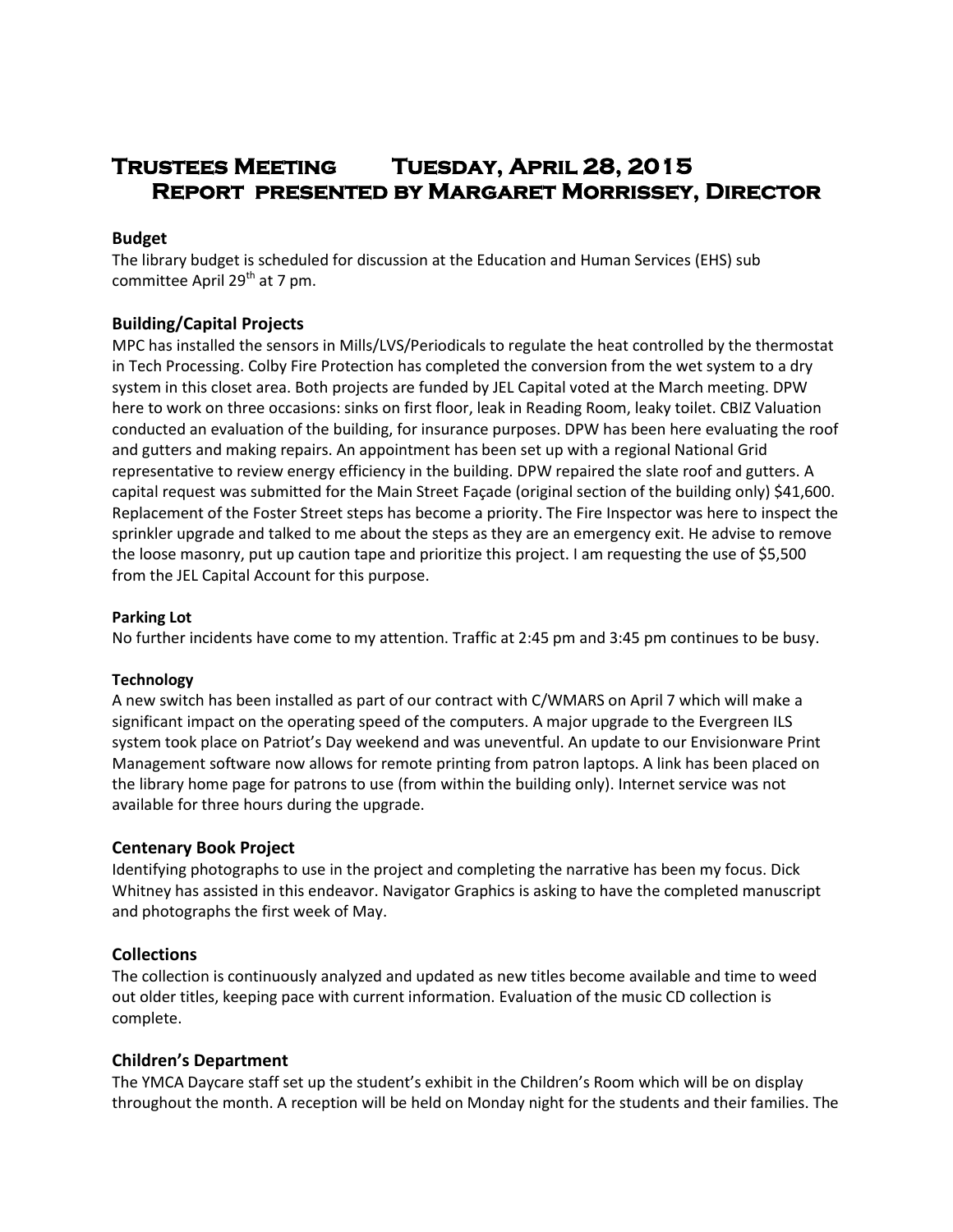Children's Librarian visited the first grade classes at the West Street School to promote summer reading and other activities at JEL, as well as read some stories. The YMCA preschool's artwork has been installed since the beginning of the month, and it is wonderful! The reception for the little artists was on Monday night, and there was a huge crowd! We served fruit and the kids had a good time showing off their artwork and playing in the play area. There was a brief presentation about the program, followed by a short story time. Starting on Saturday, we had a special program for the start of vacation week, sponsored by employees of Harvard Pilgrim and Kennedy Donovan Center. *Kosmic Kelly* presented science experiments. The show was educational and fun too! She did a lot of things with bubbles and dry ice, and the audience really enjoyed it. Her show is designed to be inclusive of children with special needs, and we had a diverse audience that participated a lot in the show. On Tuesday 21, Michael Glaser brought along his marine creatures and the kids were thrilled to be able to hold and touch them. This program was funded by the Borgatti Fund; attendance reached one hundred forty five people. We had great turnouts at our story times in these two weeks. A number of families have made the Wednesday story time a regular part of their week, and it is really fun to have them every week. However, for the *Dia de los Niños Dia de los Libros* program last night, we had 3 ASPIRA students ready to read but did not have an audience. Attendance can fluctuate for all kinds of reasons it seems!

# **FOJEL**

Annual Meeting took place on April 27<sup>th</sup> The new officers are: Barbara Day, President; Isabel Lopes, Vice President; Laura Tomasko, Secretary; Vivien Deslisle, Treasurer. JoyCo gave a wonderful performance in celebration of Jazz History Month.

## **Grants**

The first program funded by the employees of Harvard Pilgrim in conjunction with Early Intervention/ KDC. Thanks to Trustee Robin Weber for providing this grant opportunity. There will be many more events throughout the next few months, including music therapy, movement, yoga and dance and fun!

# **Literacy Volunteers LVSCM**

This year the annual Tutor Recognition was held in the Reading Room of the library by special request. It was very well attended. Senator Ann Gobi, 4 Town Councilors and many community supporters were there to show support.

## **Media and Social Media**

As of today,

- 1545 subscribers to the eNewsletter (Constant Contact)
- 597 "likes" on Facebook
- 3,340 JEL Website Page Views

# **Meetings/Outreach**

- April 1 Library Legislative Day at the State House,
- April 2 Digital Commonwealth 9th Annual Conference
- April 3 Annual staff development half-day. Library closed at 1 p.m.
- April 6 Acting Town Manager on a personnel issue; and Health Insurance briefing;
- April 7 National Grid Consumer Advocate in relation to a public program April 16 in the Pioppi Room
- April 9 Met with two representatives from Massachusetts Rehabilitation Commission to discuss possibilities for placements, at the library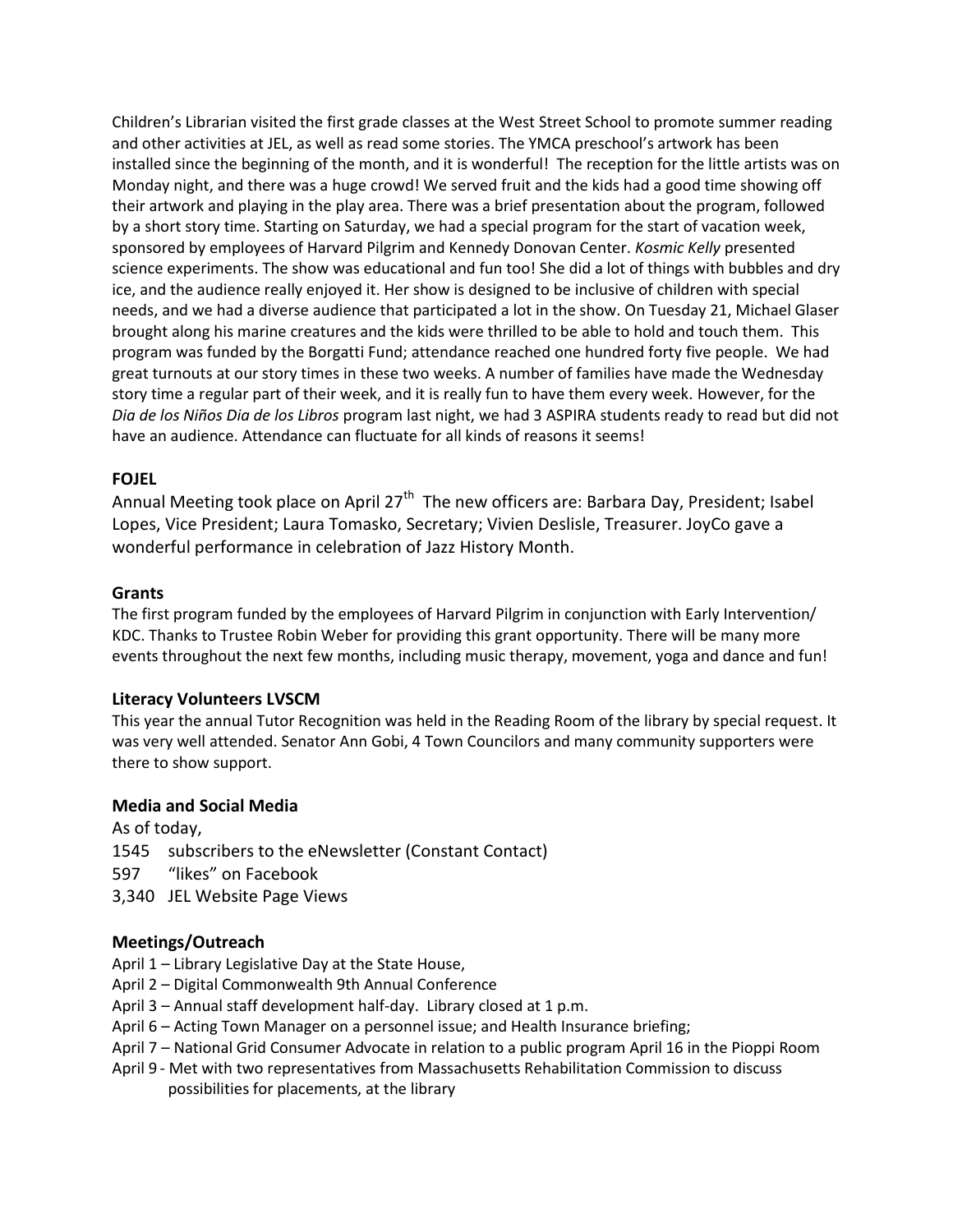April 10 - Conducted an orientation for two of the new trustees

## **Programs**

Author and former Southbridge resident Robert McMaster presented a talk from his newest book, *The Dyeing Room*, on 3/26. It is an historical novel set in Holyoke and part of a series called *Trolley Days*. This month's art exhibit features 5 artists from the Massasoit Art Guilt – Carole Bentley, Margery Cook, Mary Kay Ebersold, Jane Stendrup, and Michele Loftus-Trzcinski. The new *Library Box Office* brochure is now available, with films scheduled through October. Poet Wally Swist gave a poetry reading on 4/16 in honor of National Poetry Month. *National Grid Customer Expo* attracted many people to the library. AARP Tax Preparation is finished. Many residents were assisted. Staff has followed up with the tax preparers on a couple of questions from residents who participated in the program.

## **Staff**

Health insurance change has been approved. Interviews for the 15 hour per week Library Aide position have been scheduled. There were seventeen applicants.

Staff has been meeting to figure out how to plan the work and programming as we approach the loss of a 30 hour position (due to retirement) and arrange the schedule to have adequate staffing. Summer reading and connecting with the school department regarding recommended materials is our current focus. Prepared a discussion document on staff safety in the building. A public farewell for Karola Daigle is being organized for Friday, May  $11<sup>th</sup>$  from 2 pm to 4 pm. Staff is adjusting to working with a reduction in staffing and planning accordingly.

## **Summer Reading**

Preparations are underway for Summer Reading Program. The Interim School Superintendant has contacted the liaisons in the schools urging them to submit the recommended summer reading lists so that library staff can prepare accordingly.

## **Teens**

The chess programs continue every second Saturday. Teen Tuesdays is also offered but we have not had a lot of interest. We are hoping that during the summer when school is out, that students will have more time for activities.

## **Town Manager**

Below is an extract from the Acting Town Manager in the weekly report to Town Council: "Blight Eradication Project – I am extremely pleased to have reached agreement with the owners of 10 Wardwell Court for the donation of that land and building to the Town. I will have the Town Attorney complete the required documents and the request to receive the donation will be forwarded to the General Government sub-committee for consideration and then will be on the full Council agenda in late April or early May. I expect the building to be demolished shortly."

Other negotiating efforts are continuing on a contiguous property. The Town Manager has negotiated a deal with the owner on 4/28 and I will be passing along details at the meeting.

## **Training**

HR Specialist is working with the insurance company to arrange a date for some training on the topic of dealing with difficult patrons and customer service, in general. The focus this year is on services to children and stress reduction.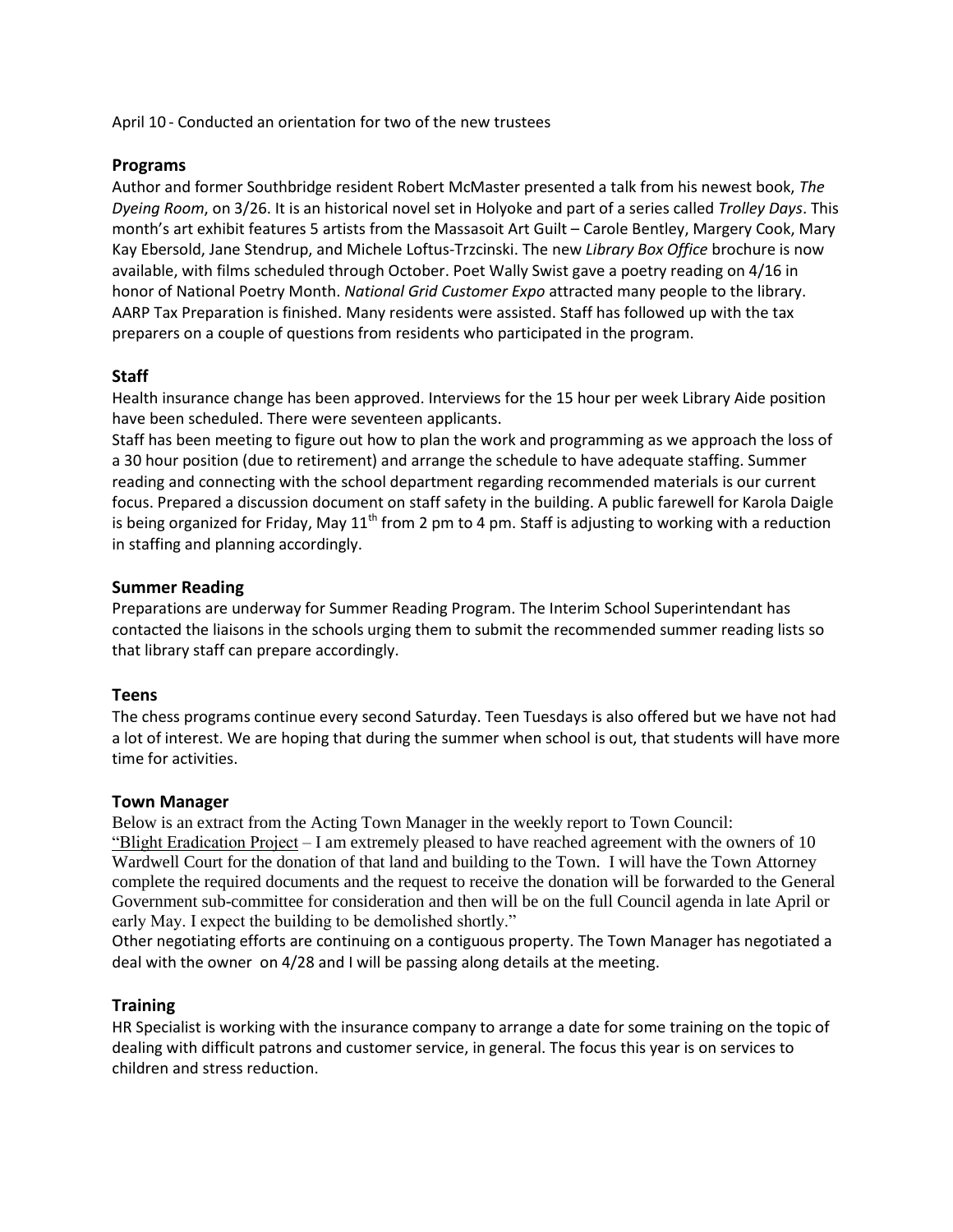The annual staff training half day is always appreciated as it is the only time all staff can get to meet together. A Yoga presentation was given by Anna Sotar, helping staff to learn some new ways to stretch out and relieve some tension while at work. Robin Weber, Vice Chairwoman of the Board of Trustees led a discussion focusing on special circumstances dealing with children and other general problems that can arise in the library. Training materials from Web Junction formed the basis of the program. Staff was appreciative of the pizza lunch provided by the Trustees.

## **Trustees**

Jessica Jimenez has been appointed to the Board of Trustees by the Town Council. The board vacancies have now been filled. I presented an overview/orientation to Beth and Maureen on April 10<sup>th</sup>.

## **Volunteers/Tax Abatement**

Southern Worcester County Education Collaborative (SWCEC) will be volunteering with a new group of students from Shepherd Hill Regional School, starting at the end of the month. During the summer months, the students and a coach will staff the Project Bread program.

## **Closings**

The library will be closed on Monday May  $25<sup>th</sup>$  in honor of Memorial Day.

| Month of     | Artistic Women                                        |                                  | Main Hall           |
|--------------|-------------------------------------------------------|----------------------------------|---------------------|
| <b>APRIL</b> | with Carole Bentley, Margery Cook, Mary Kay Ebersold, |                                  |                     |
| Exhibit      | Jane Stendrup, and Michele Loftus-Trzcinski, all      |                                  |                     |
|              | members<br>of the <i>Massasoit Art Guild.</i>         |                                  |                     |
| Tuesday 28   | Knitting with Sonya                                   | $10:30$ am $-$                   | <b>Reading Room</b> |
|              |                                                       | 12:30 pm                         |                     |
| Tuesday 28   | Teen Tuesday                                          | $3 \text{ pm} - 4 \text{ pm}$    | Pioppi Room         |
| Tuesday 28   | Soap Making with Sue McGrath/Fernwood                 | $11$ am $-$ noon                 | Pioppi Room         |
| Wednesday    | <b>Crafty Wednesdays</b>                              | All day - drop in                | Children's          |
| 29           |                                                       |                                  | Room                |
| Wednesday    | Super Kids                                            | $10:30$ am $-$                   | Children's          |
| 29           |                                                       | $11:30$ am                       | Room                |
| Thursday 30  | Lego Club                                             | $3 \text{ pm} - 4:30 \text{ pm}$ | Craft Room          |
|              |                                                       |                                  |                     |
| Thursday 30  | Music by Doolin#                                      | $6:30 \text{ pm} - 7:30$         | Reading Room        |
|              |                                                       | pm                               |                     |

| Month of MAY | Delia Rodriguez - Knitting                    |                          | Main Hall  |
|--------------|-----------------------------------------------|--------------------------|------------|
| Exhibit      |                                               |                          |            |
| Monday 4     | Book Club: And Then There Were None           | $6:30 \text{ pm} - 7:30$ | Reading    |
|              | by Agatha Christie                            | pm                       | Room       |
| Monday 4     | Hora de Cuentos                               | $6:30 \text{ pm} - 7:30$ | Children's |
|              |                                               | pm                       | Room       |
| Monday 11    | Pajama Story Hour                             | $6:30 \text{ pm} - 7:30$ | Children's |
|              |                                               | pm                       | Room       |
| May 11       | Dedication of Claire Birtz Gallery with music | 6 pm $- 7:30$ pm         | Pioppi     |